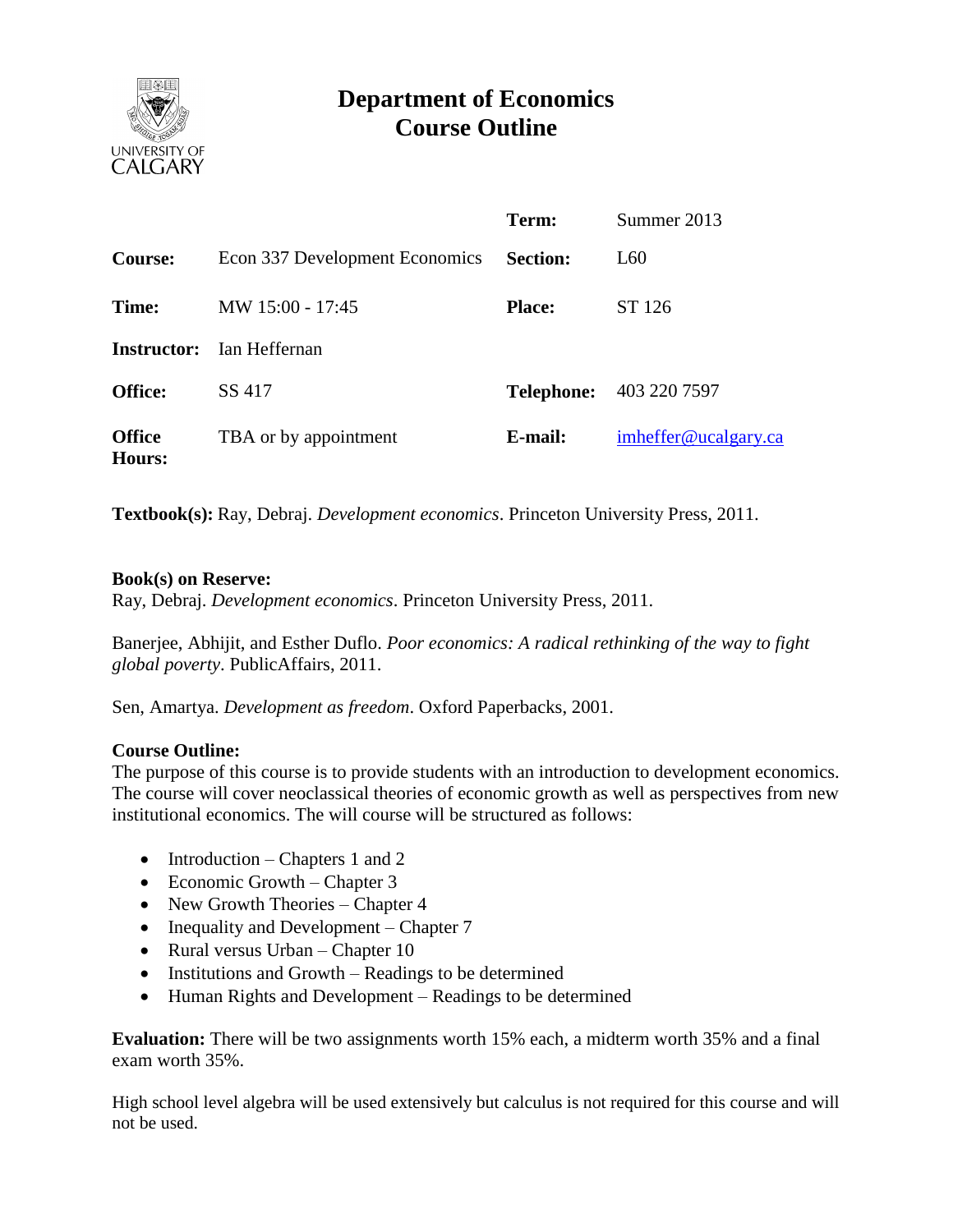### **Grade Determination and Final Examination Details:**

| <b>Midterm Examinations:</b> | 35% |
|------------------------------|-----|
| Assignments                  | 30% |
| <b>Final Examination</b>     | 35% |

Tests and final exams are marked on a numerical (percentage) basis, and then converted to letter grades. The course grade is then calculated using the weights indicated above. As a guide to determining standing, these letter grade equivalences will generally apply:

| $A+ 95-100$   | $B = 73 - 76$ | $C-60-62$    |
|---------------|---------------|--------------|
| $A = 85 - 94$ | $B - 70 - 72$ | $D+ 56 - 59$ |
| $A - 80 - 84$ | $C+ 67-69$    | D $50 - 55$  |
| $B+ 77 - 79$  | $C = 63 - 66$ | $F = 0 - 49$ |

Non-programmable calculators WILL be allowed during the writing of tests or final examinations.

There will be a Registrar scheduled final examination, lasting TWO hours.

All students must comply with the regulations published in the University Calendar concerning "Intellectual Honesty," "Examinations," etc.

Students who are unable to write the midterm because of an illness, family emergency or religious observance will have the midterm weight shifted to the final examination. Documentation MUST be provided.

Students' Union Vice-President Academic: Emily Macphail Phone: 403-220-3911 E-mail [suvpaca@ucalgary.ca](mailto:subpaca@ucalgary.ca)

Students' Union Faculty Representative (Arts) Phone: 403-220-3913Office: MSC 251 E-mail [arts1@su.ucalgary.ca](mailto:arts1@su.ucalgary.ca) [arts2@su.ucalgary.ca,](mailto:arts2@su.ucalgary.ca) [arts3@su.ucalgary.ca,](mailto:arts3@su.ucalgary.ca) [arts4@su.ucalgary.ca](mailto:arts4@su.ucalgary.ca)

Society of Undergraduates in Economics (S.U.E.): [www.ucalgary.ca/sue](http://www.fp.ucalgary.ca/econ)

Society of Undergraduates in Economics is a student run organization whose main purpose is to assist undergraduate economics students succeed both academically and socially at the University of Calgary. Services include access to the exam bank, career partnerships with the Career Centre through hosting industry nights and information sessions, recognizing